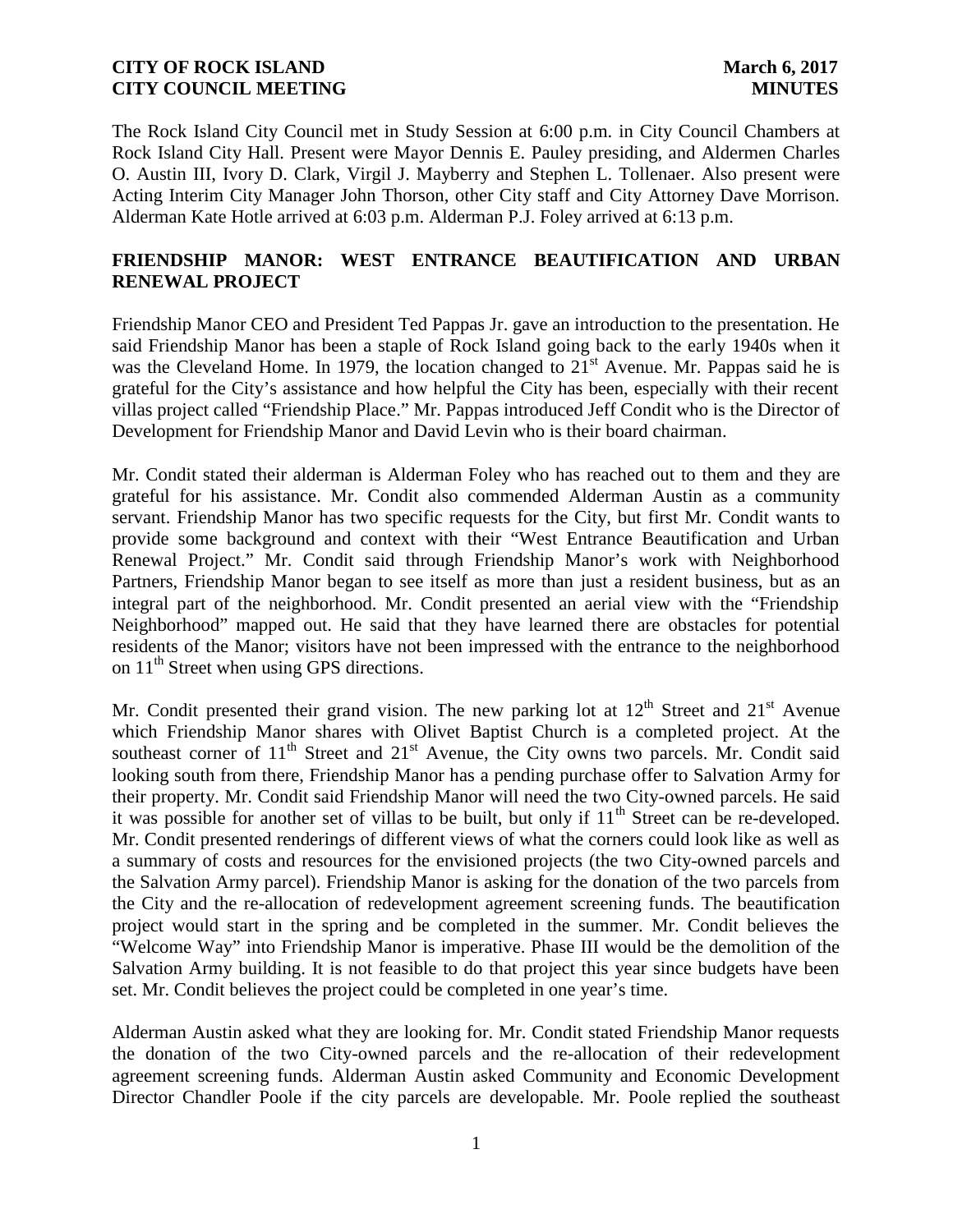corner parcel is not very large and would be difficult to develop; furthermore, no one is looking to develop it. He feels it is better to work with established businesses; the possibility of more villas would be additional property tax revenues. Mr. Poole stated the fact that Friendship Manor is purchasing the Salvation Army property shows they have skin in the game.

Alderman Foley commented that Friendship Manor is taking a bleak site and making it a gateway project to the neighborhood and stabilizing the neighborhood. Alderman Austin asked Mr. Poole how much money the City has invested in those two parcels. Mr. Poole said he didn't know at the moment. Alderman Austin said it was a good thing the City was doing environmental work on the parcels. Mayor Pauley said he would like to see all of the projects be a package deal; otherwise, the Salvation Army parcel will need parking. Alderman Hotle asked if it was an all or nothing plan. Mr. Condit replied no; Friendship Manor envisions it in various pieces. They didn't think the Salvation Army parcel would be in play. However, they can't redevelop the Salvation Army site without the donation of the two City-owned parcels. If Friendship Manor acquires the Salvation Army site, it allows for the redevelopment of the block.

Alderman Hotle said this is not what the City's long term land use plan is for the area. The best use would be a commercial corridor. Mr. Condit replied they are envisioning green space. Alderman Foley commented that Friendship Manor's plan is better than what is there now. Mr. Condit said the two corner parcels are odd shaped and tandem. Mr. Pappas shared the results of focus groups they conducted eighteen months ago regarding a second set of villas. If Friendship Manor could not have control and put in the beautification and screening on  $11<sup>th</sup>$  Street for resident security, there would be no buyers. Buyers want the whole package. Mr. Pappas said it is a well thought out plan. He said he is ready to exercise the purchase agreement with Salvation Army and it could be completed within sixty (60) days. Mayor Pauley said the Salvation Army parcel is essential for development of more villas. Mr. Pappas said he is not promising the development of more villas tonight. Mayor Pauley said that once Friendship Manor has control of the Salvation Army parcel, then it makes sense to get the donation of the two City-owned parcels. Mr. Pappas responded that for Friendship Manor, they don't want to go ahead with the purchase of the Salvation Army parcel if the City does not want to donate their two parcels. It is a contingency in their purchase agreement.

Mr. Pappas thanked the City for making the parking lot a reality and said the City has been very helpful. Alderman Austin said he was one of the focus group participants. Alderman Mayberry said he is a member of Olivet Baptist Church; and over the years, there has never been a problem with Friendship Manor. The church is in agreement with Friendship Manor's plan. Alderman Clark stated these projects may encourage other investment in the neighborhood.

Alderman Foley said he has been involved with Friendship Manor as their alderman. The townhomes have been great for the neighborhood. He is glad to partner with Friendship Manor as he finishes out his service as alderman. Mr. Pappas thanked Alderman Foley for his help. Alderman Austin challenged Mr. Poole and Neighborhood Partners to get another organized neighborhood growing.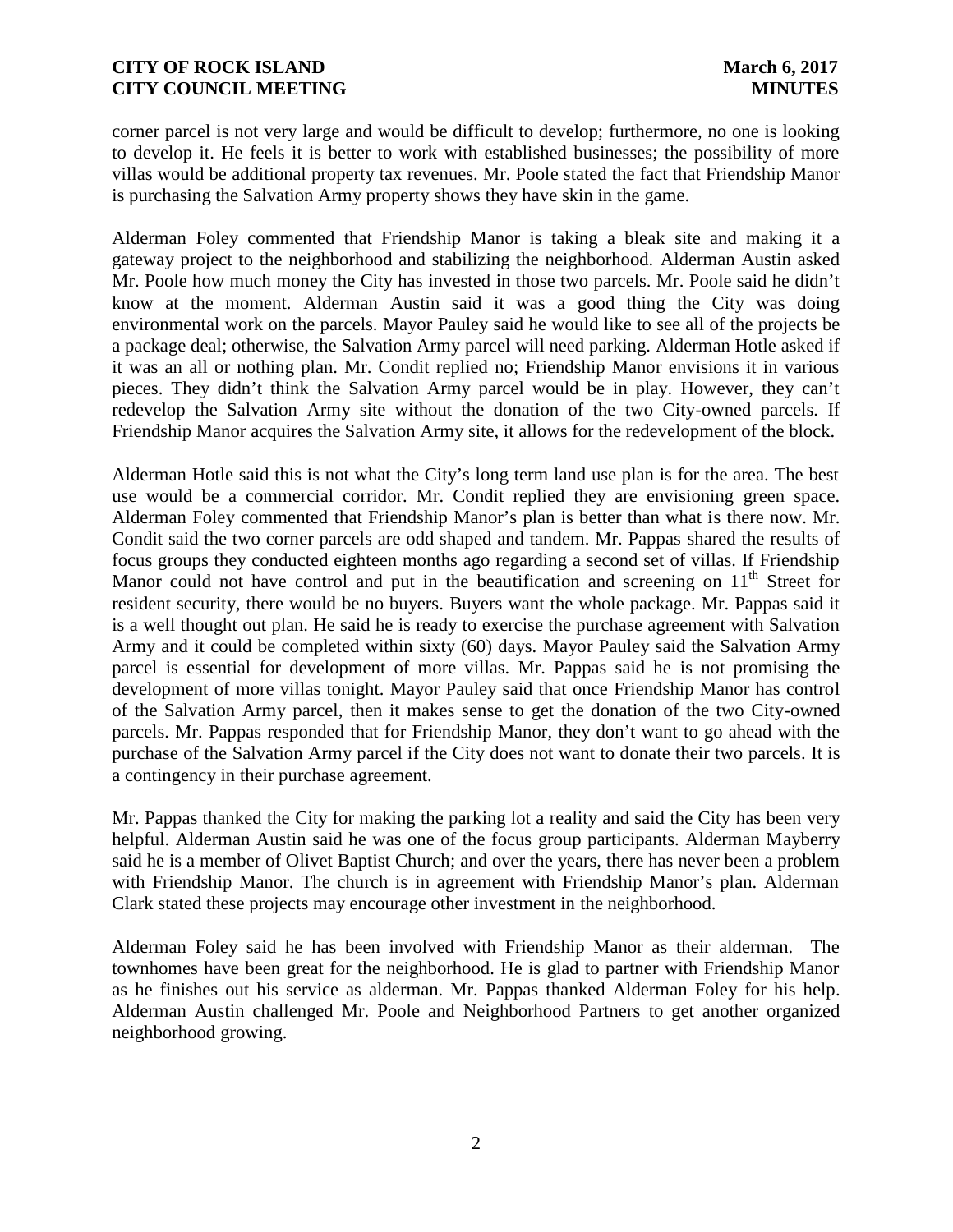# **ADJOURNMENT**

A motion made by Alderman Foley and seconded by Alderman Clark to adjourn the meeting carried by the following Aye and No vote. Those voting aye being: Alderman Hotle, Alderman Austin, Alderman Clark, Alderman Mayberry, Alderman Foley and Alderman Tollenaer; those voting No, none. The meeting was adjourned at 6:30 p.m.

Judith H. Gilbert, City Clerk

\_\_\_\_\_\_\_\_\_\_\_\_\_\_\_\_\_\_\_\_\_\_\_\_\_\_\_\_\_\_\_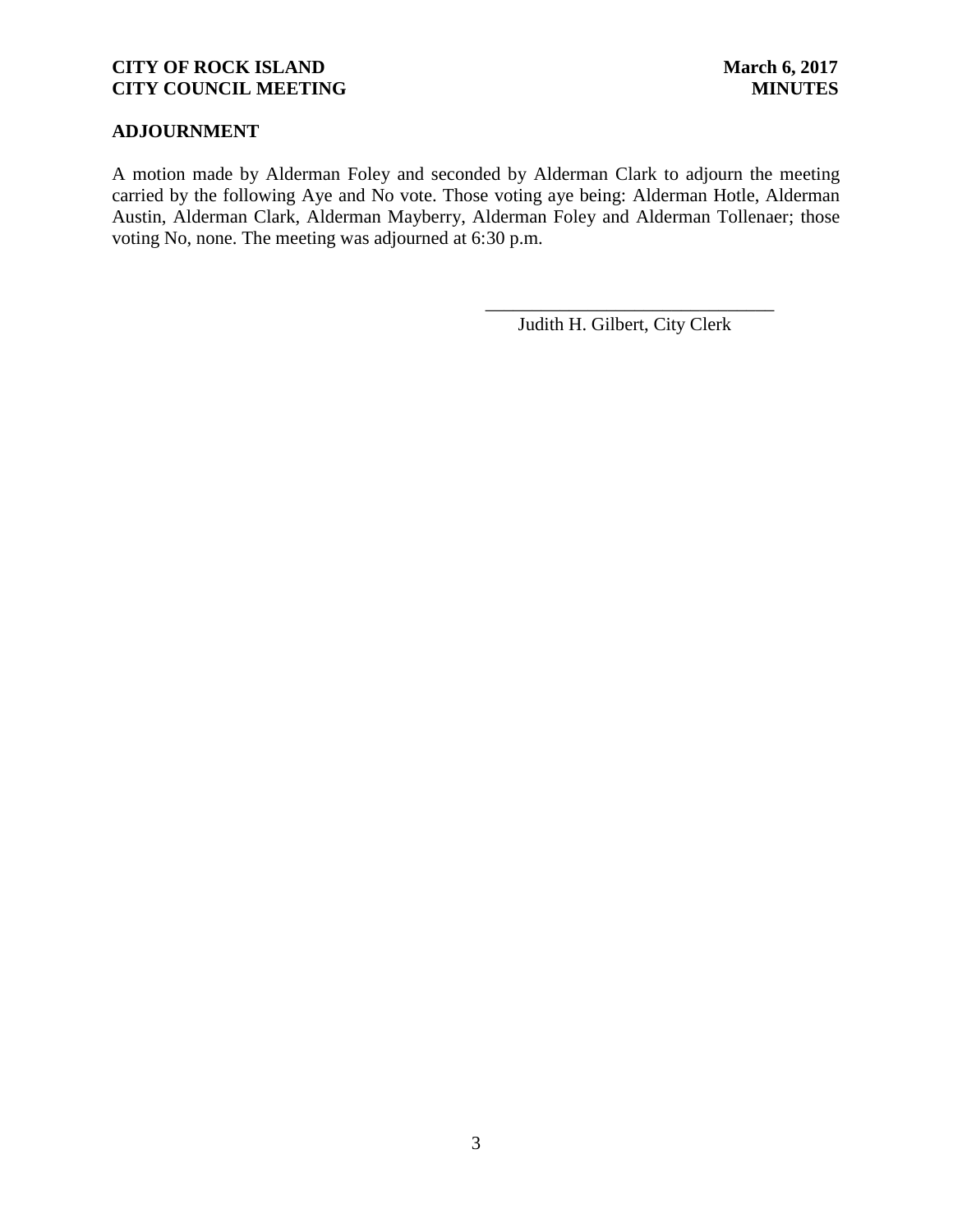Rock Island City Council met in regular session at 6:45 p.m. in Council Chambers of Rock Island City Hall. Present were Mayor Dennis E. Pauley presiding, and Aldermen Kate Hotle, Joshua Schipp, Charles O. Austin III, Ivory D. Clark, Virgil J. Mayberry, P.J. Foley and Stephen L. Tollenaer. Also present were Acting Interim City Manager John Thorson and City Attorney Dave Morrison.

Introductory Proceedings

Mayor Pauley called the meeting to order and led in the Pledge of Allegiance. Alderman Clark gave the Invocation.

# Agenda Item #5 **Minutes of the meeting of February 20, 2017.**

It was moved by Alderman Austin and seconded by Alderman Schipp to approve the Minutes of the meeting of February 20, 2017 as printed. The motion carried by the following Aye and No vote; those voting Aye being; Alderman Hotle, Alderman Schipp, Alderman Austin, Alderman Clark, Alderman Mayberry, Alderman Foley and Alderman Tollenaer; those voting No, none.

## Agenda Item #6 **Update Rock Island by Mayor Dennis E. Pauley.**

St. Patrick's Day Parade – The 2017 St. Patrick's Day Parade will be Saturday, March 18 at 11:30 a.m. starting at 23rd Street and 4th Avenue in Rock Island. Parade floats, bands, vehicles, and walkers will head through downtown Rock Island, across Centennial Bridge, and continue its course through downtown Davenport. Visit www.ridistrict.com for updates.

Post Parade Parties – After the 2017 St. Patrick's Day Parade has concluded, stay in Rock Island and enjoy the post parade festivities. Some of the various outdoor festivities include Steve's Old Time Tap at 17th Street between 2nd & 3rd Avenues from 9:00 a.m. until 7:00 p.m. Kavanaugh's Hilltop Tap, at 1228 30th Street from 9:00 a.m. to 9:00 p.m., Gunchies' post party will be at 2107 4th Avenue from 8:00 a.m. to midnight and the Daiquiri Factory's Shamrock Shakedown will be on 2nd Avenue between 18th and 19th Streets from 9 a.m. until 12:30 a.m. Sunday morning

Community Crime Prevention Partnership Meeting – These educational meetings are intended to strengthen existing partnerships with the citizens of Rock Island so that we can continue to look at ways to prevent crime and improve services to the community. The topic for this meeting will be: Criminal Investigations. On Wednesday, March 15 from 6:00 p.m. to 7:00 p.m. at the Rock Island Police Department Community Room located at 1212 5th Avenue in Rock Island. Contact (309) 732-2677 for more information.

Rock Island Parks and Recreation Offers Cubs/ Cardinals Trip – Whether you are a Chicago fan or a St. Louis fan you are sure to have a good time at this Cubs/Cardinals baseball game on Wednesday, April 5th at Busch Stadium. The Rock Island Parks and Recreation trip will leave at 6:00 a.m. for a 12:45 p.m. game. Bus will leave 1 ½ hours after the game is over. Cost is \$115.00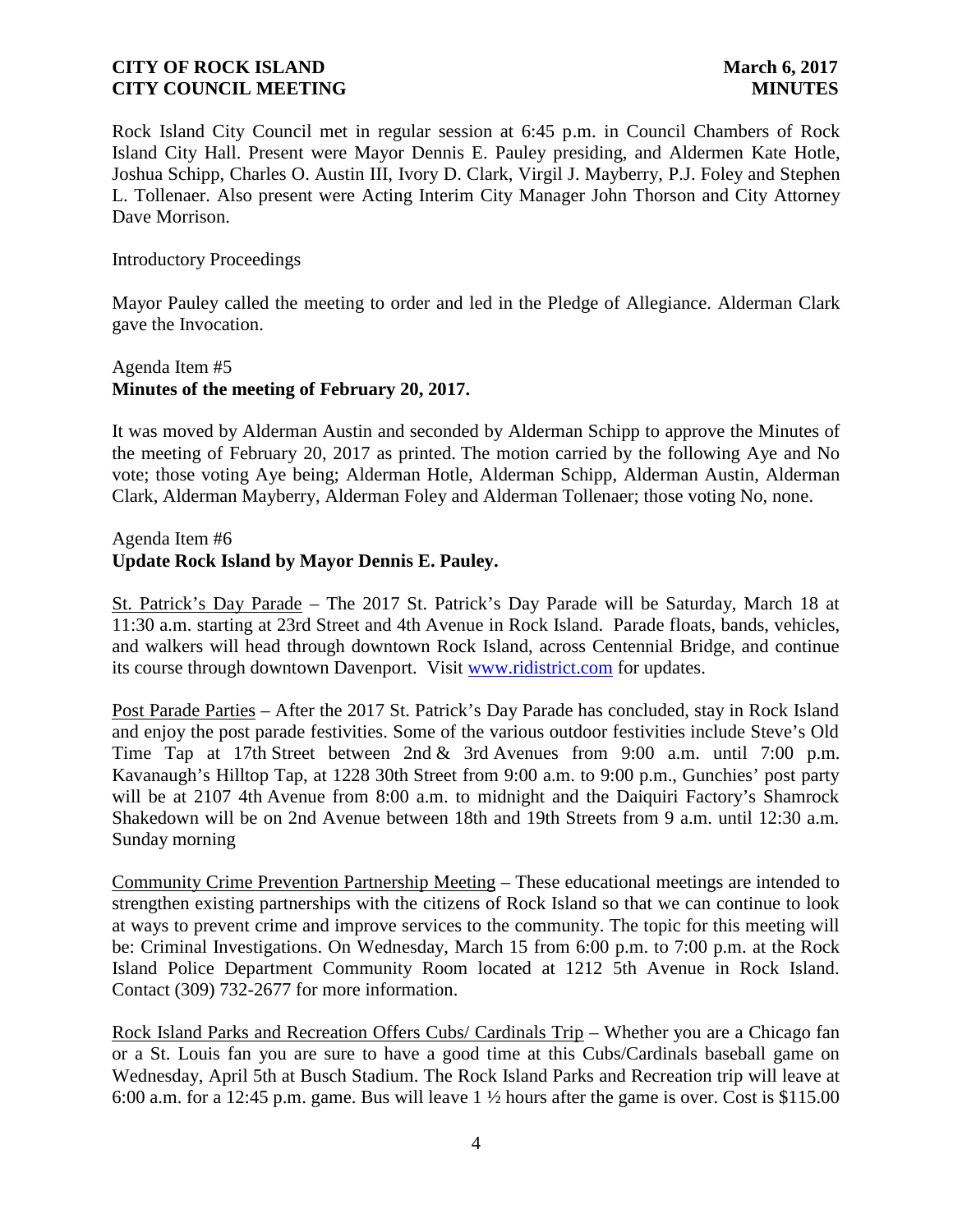and trip includes a seat on a deluxe motor coach and third base line ticket to the game. Register online at www.rigov.org and click on "ePark", call (309) 732-7275, or stop by the RIFAC Park office at 4303 24th Street, Rock Island.

QCCA Expo Center Flower and Garden Show – The 2017 Flower & Garden Show is coming to the Quad City Expo Center March 24th through March 26th. Hours are Friday, 10:00 a.m. – 8:00 p.m., Saturday 10:00 a.m. – 8:00 p.m. and Sunday from 10:00 a.m. – 4:00 p.m. Great fun and value for the whole family. Adult tickets are \$8.00, children 6-15 are \$1.00 and children under 6 are free. Senior Day is Friday from 10:00 a.m. to 4:00 p.m. for \$6.00.

### Agenda Item #7

### **Proclamation declaring March 5, 2017 Senior Master Sergeant Shawn Slavish Day.**

Mayor Pauley read the proclamation and presented it to Senior Master Sergeant Shawn Slavish. Sergeant Slavish received a standing ovation from the audience. He thanked the Mayor and Council for the proclamation. He said it was an honor and privilege to work with the Rock Island Police Department. A picture was taken of Sergeant Slavish with Mayor Pauley.

### Agenda Item #8

**Public Hearing on a request from Leticia Taliafero for a Special Use Permit to raise crops at 935 3rd Avenue on the western segment of the site, zoned B-3 (community business) district; to construct a detached accessory hoop house (30' x 84') in the western segment of the site to be used for growing crops; to locate a 10' x 10' accessory stand adjacent to the hoop house for on-site sales during the warmer months; and to allow a freestanding sign at the western segment of the site.**

Mayor Pauley closed the regular meeting at 6:52 p.m. and opened a Public Hearing on a request from Leticia Taliafero for a Special Use Permit to raise crops at 935 3rd Avenue on the western segment of the site, zoned B-3 (community business) district; to construct a detached accessory hoop house (30' x 84') in the western segment of the site to be used for growing crops; to locate a 10' x 10' accessory stand adjacent to the hoop house for on-site sales during the warmer months; and to allow a freestanding sign at the western segment of the site.

Mr. Eli Taliafero stepped forward. Mayor Pauley swore him in. Mr. Taliafero explained their plan for an organic garden at the site and to sell their produce at the location and at farmers markets. They received a grant to purchase the hoop house. They had purchased the adjoining lot and combined them last month. Mr. Taliafero said they have met with city staff to meet all codes. Their next step after city approval of the special use permit is to move forward with purchasing equipment and begin construction of the hoop house.

Alderman Austin asked if all of their neighbors have been made aware of their plans. Mr. Taliafero replied yes; all notifications were done; he also said they own the whole block on that side of the street. Alderman Austin asked about the staff recommendation regarding the elimination of Saturday as a sale day. Mr. Taliafero hopes there will be reconsideration of that item. Mr. Taliafero explained they would like the hours of operation to be 8:00 a.m. to 5:00 p.m., Monday through Saturday. Alderman Foley asked how to change the motion. Alderman Clark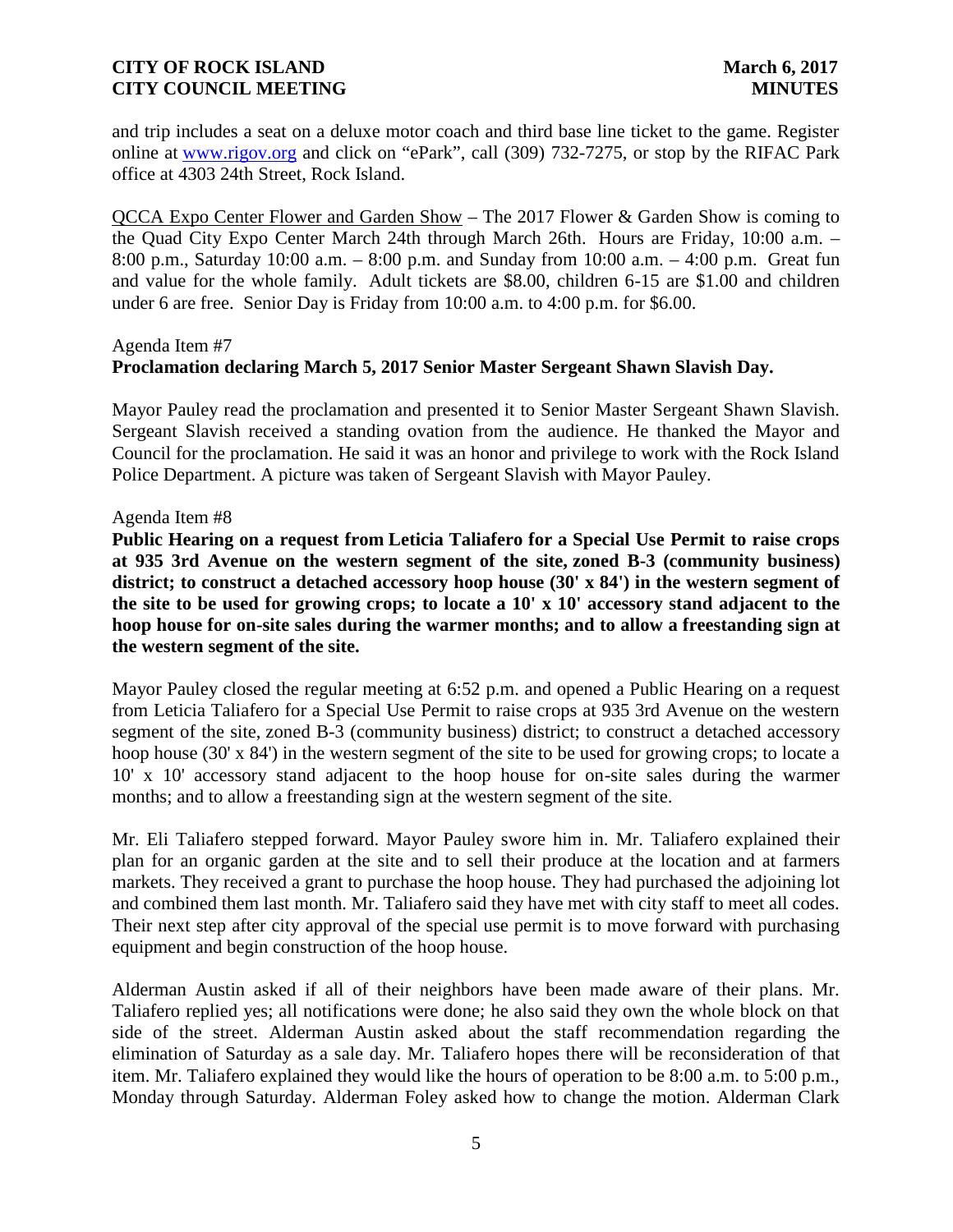said the business is a welcome addition and a good neighbor. Alderman Tollenaer asked for more details about the hoop house. Mr. Taliafero said it will be ten feet longer than the one to the north of their site, but his hoop house will be of better construction. Alderman Schipp inquired about the Taliaferos' background. Mr. Taliafero said they are new to the community, having previously lived in Iowa. Mr. Taliafero has owned a farm his whole life. He said his wife is the organic gardener. Mr. Taliafero said after following the requirements and getting the inspections for three years, the garden can be certified as organic. Alderman Foley said he is happy to see the investment in the neighborhood. Site plans were distributed. Alderman Mayberry informed the Council that Mr. Taliafero is the minister of Olivet Baptist Church.

Mayor Pauley inquired as to whether there was anyone who wished to speak in favor of the special use permit. No one stepped forward.

Mayor Pauley then inquired as to whether there was anyone who wished to speak in opposition to the special use permit. No one stepped forward.

With no person present to speak in favor or in opposition to the special use permit, Mayor Pauley closed the Public Hearing and reconvened the regular meeting at 7:02 p.m.

It was moved by Alderman Austin and seconded by Alderman Foley to approve the special use permit as recommended, subject to the stipulations as stated in the report with the exception of the hours of operation be 8:00 a.m. to 5:00 p.m., Monday through Saturday and refer to the City Attorney for an ordinance. The motion carried by the following Aye and No vote; those voting Aye being; Alderman Hotle, Alderman Schipp, Alderman Austin, Alderman Clark, Alderman Mayberry, Alderman Foley and Alderman Tollenaer; those voting No, none.

### Agenda Item #9

**Public Hearing on a request from Moti Singh for an amendment to an approved Special Use Permit to change the name on the Special Use Permit to Moti Singh who will continue to operate a neighborhood grocery store at 500 7th Street.**

Mayor Pauley closed the regular meeting at 7:03 p.m. and opened a Public Hearing on a request from Moti Singh for an amendment to an approved Special Use Permit to change the name on the Special Use Permit to Moti Singh who will continue to operate a neighborhood grocery store at 500 7th Street.

Mr. Moti Singh stepped forward. Mayor Pauley swore him in. Mr. Singh said he is opening a small grocery store at the site where the previous store has been closed for three years. Mr. Singh explained he wants the name changed on the special use permit; everything else will remain the same.

Mayor Pauley inquired as to whether there was anyone who wished to speak in favor of the amendment to the special use permit. No one stepped forward.

Mayor Pauley inquired as to whether there was anyone who wished to speak in opposition of the amendment to the special use permit. No one stepped forward.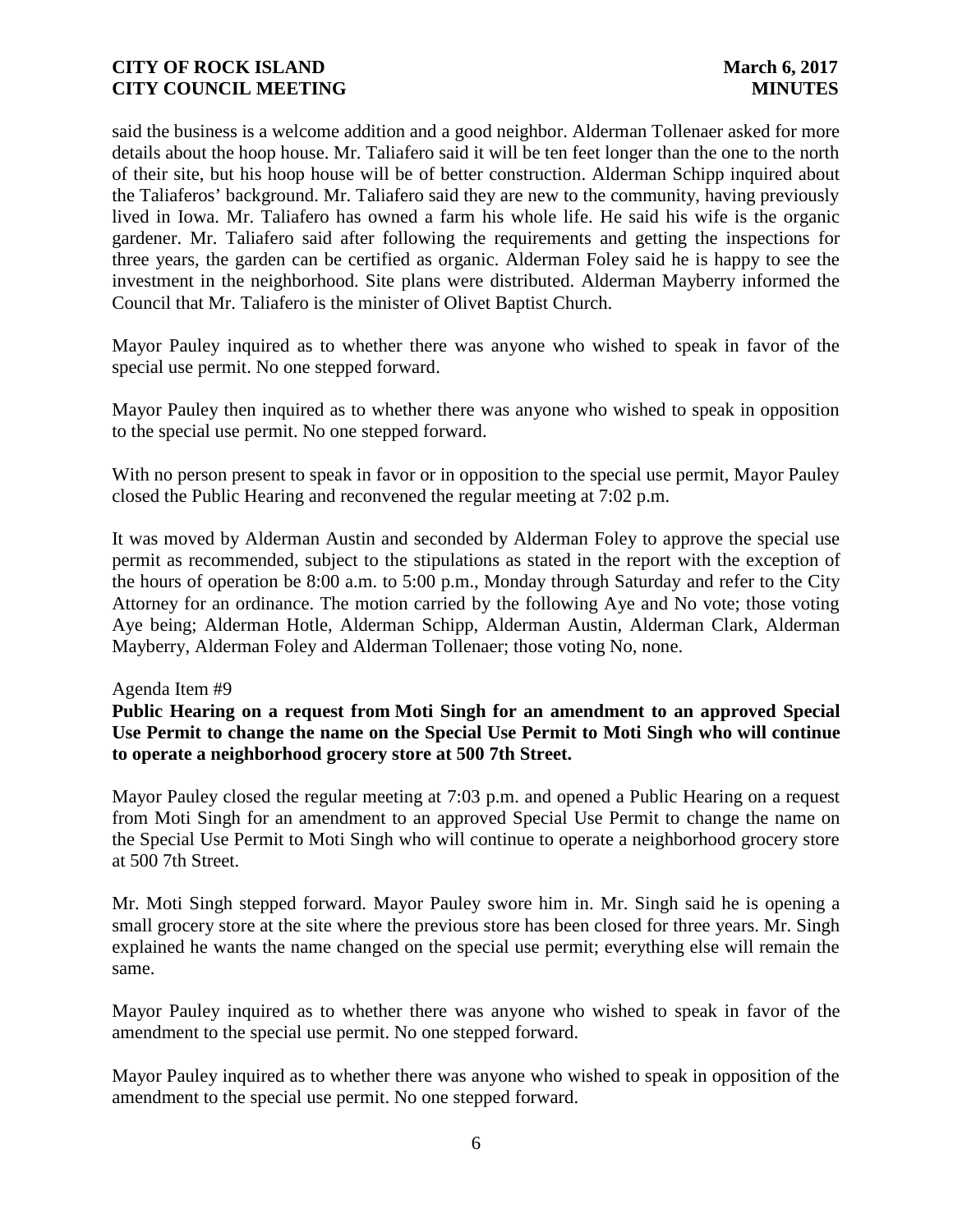With no person present to speak in favor of or in opposition to the amendment to the special use permit, Mayor Pauley closed the Public Hearing and reconvened the regular meeting at 7:05 p.m.

It was moved by Alderman Clark and seconded by Alderman Foley to approve the amendment to the special use permit as recommended and refer to the City Attorney for an ordinance. The motion carried by the following Aye and No vote; those voting Aye being; Alderman Hotle, Alderman Schipp, Alderman Austin, Alderman Clark, Alderman Mayberry, Alderman Foley and Alderman Tollenaer; those voting No, none.

# Agenda Item #10 **CLAIMS**

It was moved by Alderman Austin and seconded by Alderman Schipp to accept the following reports and authorize payments as recommended. The motion carried by the following Aye and No vote; those voting Aye being; Alderman Hotle, Alderman Schipp, Alderman Austin, Alderman Clark, Alderman Mayberry, Alderman Foley and Alderman Tollenaer; those voting No, none.

a. Report from the Human Resources Department regarding payment in the amount of \$6,843.94 to Dave Morrison of Rock Island, IL for legal services rendered for the month of February.

b. Report from the Human Resources Department regarding payment in the amount of \$63,145.25 to Broadspire of Atlanta, GA for General Liability claim.

c. Report from the Information Technology Department regarding payment in the amount of \$26,742.03 to MSGovern of Chicago, IL for software maintenance for the business license, permit and inspection system for the year of April 1, 2017 through March 31, 2018.

Agenda Item #11

**Claims for the week of February 17 through February 23 in the amount of \$219,096.75 and February 24 through March 2 in the amount of \$414,038.34 and payroll for the weeks of February 13 through February 26 in the amount of \$1,448,893.93.**

It was moved by Alderman Clark and seconded by Alderman Schipp to allow the claims and payroll. The motion carried by the following Aye and No vote; those voting Aye being; Alderman Hotle, Alderman Schipp, Alderman Austin, Alderman Clark, Alderman Mayberry, Alderman Foley and Alderman Tollenaer; those voting No, none.

### Agenda Item #12

**Report from the Public Works Department regarding bids for the purchase of a golf course chemical sprayer for the Parks Department, recommending the bid be awarded to Van Wall Equipment Company of Rock Island, IL for the purchase of a 2017 John Deere HD 300 Chemical Sprayer in the amount of \$43,350.00.**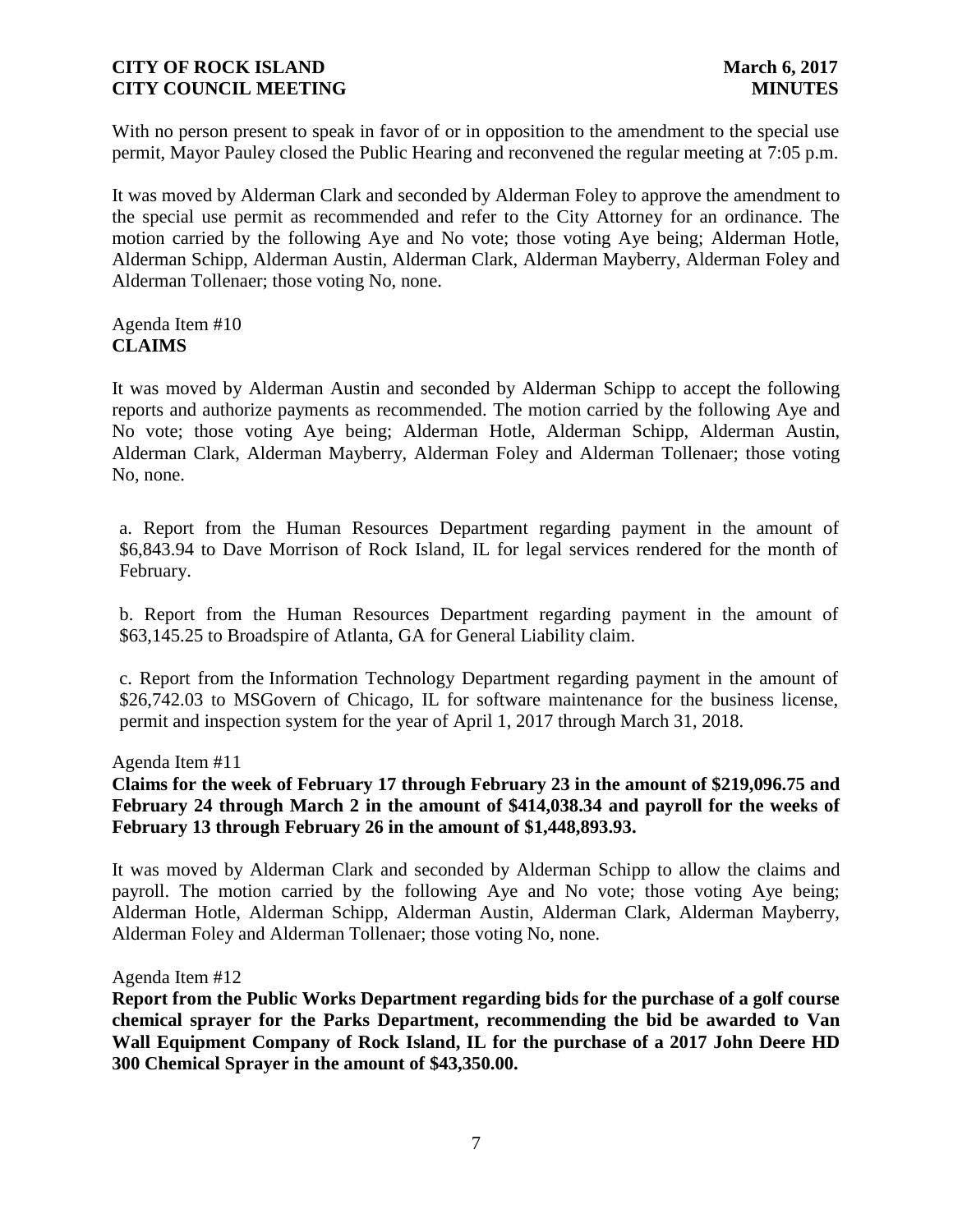It was moved by Alderman Hotle and seconded by Alderman Mayberry to approve the purchase as recommended and refer to the City Attorney for an ordinance declaring Waste Water Treatment's 2003 Ranger as surplus and allow for disposal. The motion carried by the following Aye and No vote; those voting Aye being; Alderman Hotle, Alderman Schipp, Alderman Austin, Alderman Clark, Alderman Mayberry, Alderman Foley and Alderman Tollenaer; those voting No, none.

### **Agenda Items #13 and #14**

It was moved by Alderman Foley and seconded by Alderman Hotle to approve the contract extensions as recommended and authorize the purchases for Items #13 and #14. The motion carried by the following Aye and No vote; those voting Aye being; Alderman Hotle, Alderman Schipp, Alderman Austin, Alderman Clark, Alderman Mayberry, Alderman Foley and Alderman Tollenaer; those voting No, none.

### Agenda Item #13

**Report from the Public Works Department regarding the 2017 Fire Hydrant purchases, recommending extending the 2016 contract with Zimmer & Francescon Inc. of Moline, IL in the amount of \$43,848.16.**

### Agenda Item #14

**Report from the Public Works Department regarding the 2017 Water Valve purchases, recommending extending the 2016 contract with Zimmer & Francescon Inc. of Moline, IL in the amount of \$13,603.86.**

Agenda Item #15

**Report from the Community and Economic Development Department regarding a lease agreement with James Coyne for farming on City-owned property on Big Island for a total of \$7,020.00 for 2017.**

It was moved by Alderman Tollenaer and seconded by Alderman Hotle to approve the lease agreement as recommended, subject to minor attorney modifications and authorize the City Manager to execute the contract documents. The motion carried by the following Aye and No vote; those voting Aye being; Alderman Hotle, Alderman Schipp, Alderman Austin, Alderman Clark, Alderman Mayberry, Alderman Foley and Alderman Tollenaer; those voting No, none.

### Agenda Item #16

## **Report from the Fire Department regarding a user agreement with Brycer, LLC of Warrenville, IL for a web-based inspection reporting service.**

It was moved by Alderman Hotle and seconded by Alderman Austin to approve the user agreement as recommended and authorize the City Manager to execute the contract documents. The motion carried by the following Aye and No vote; those voting Aye being; Alderman Hotle, Alderman Schipp, Alderman Austin, Alderman Clark, Alderman Mayberry, Alderman Foley and Alderman Tollenaer; those voting No, none.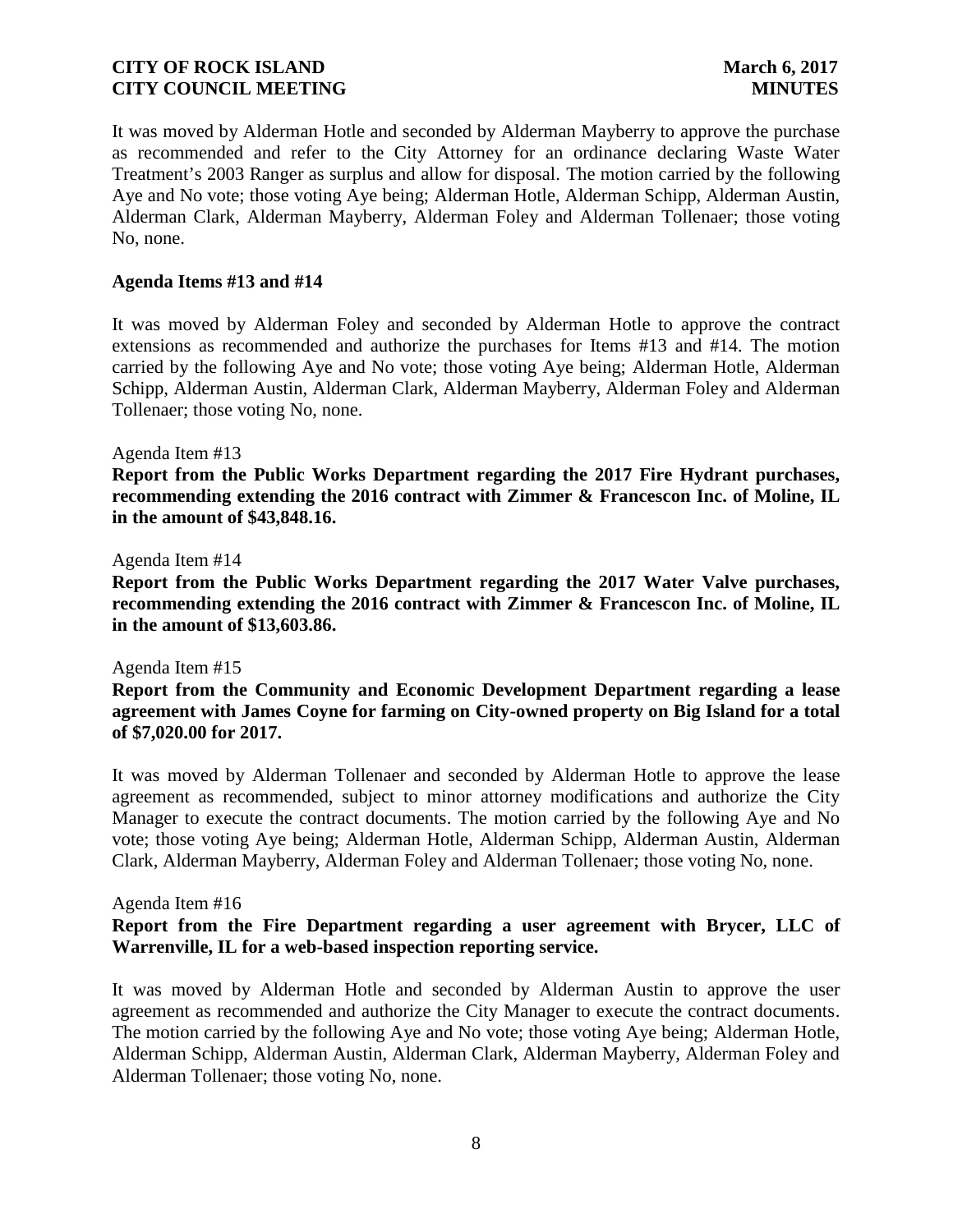### Agenda Item #17

**Report from the Community and Economic Development Department regarding proposals from EnviroNET, Inc. of Davenport, IA in the amount of \$19,250.00 for professional environmental services for four sites: 2101 and 2117 11th Street, 2252 24th Street, 1136 2nd Street and 106 4th Street.**

It was moved by Alderman Hotle and seconded by Alderman Clark to approve the engagement of EnviroNET, Inc. for the scope of the referenced projects as recommended and authorize execution of the documents by the City Manager. The motion carried by the following Aye and No vote; those voting Aye being; Alderman Hotle, Alderman Schipp, Alderman Austin, Alderman Clark, Alderman Mayberry, Alderman Foley and Alderman Tollenaer; those voting No, none.

### Agenda Item #18

## **Report from the Community and Economic Development Department regarding a Special Ordinance amending Chapter 4, Article VII, Section 4-158 of the Code of Ordinances as it relates to the authority of the Chief Building Official over administrative judgments.**

It was moved by Alderman Austin and seconded by Alderman Clark to consider, suspend the rules and pass the ordinance.

Alderman Schipp asked Chief Building Official Tom Ayers to step forward. Alderman Schipp asked Mr. Ayers to explain the change in the ordinance. Mr. Ayers explained it really isn't a change as it has been the practice for decades. He said the City Attorney has been reviewing the Code of Ordinances and it was his recommendation to codify what has been the past and continuing practice. Mr. Ayers further explained that when there has been substantial compliance, the amount of the fine has been significantly reduced. Alderman Hotle said this practice benefits the City and the community. Alderman Clark stressed it is for those situations when there is compliance.

The motion carried by the following Aye and No vote; those voting Aye being; Alderman Hotle, Alderman Schipp, Alderman Austin, Alderman Clark, Alderman Mayberry, Alderman Foley and Alderman Tollenaer; those voting No, none.

### Agenda Item #19

## **Report from the City Clerk regarding a Resolution approving the partial release of the listed Executive Session Minutes.**

It was moved by Alderman Schipp and seconded by Alderman Hotle to approve the partial release of the listed executive session minutes as recommended and adopt the resolution. The motion carried by the following Aye and No vote; those voting Aye being; Alderman Hotle, Alderman Schipp, Alderman Austin, Alderman Clark, Alderman Mayberry, Alderman Foley and Alderman Tollenaer; those voting No, none.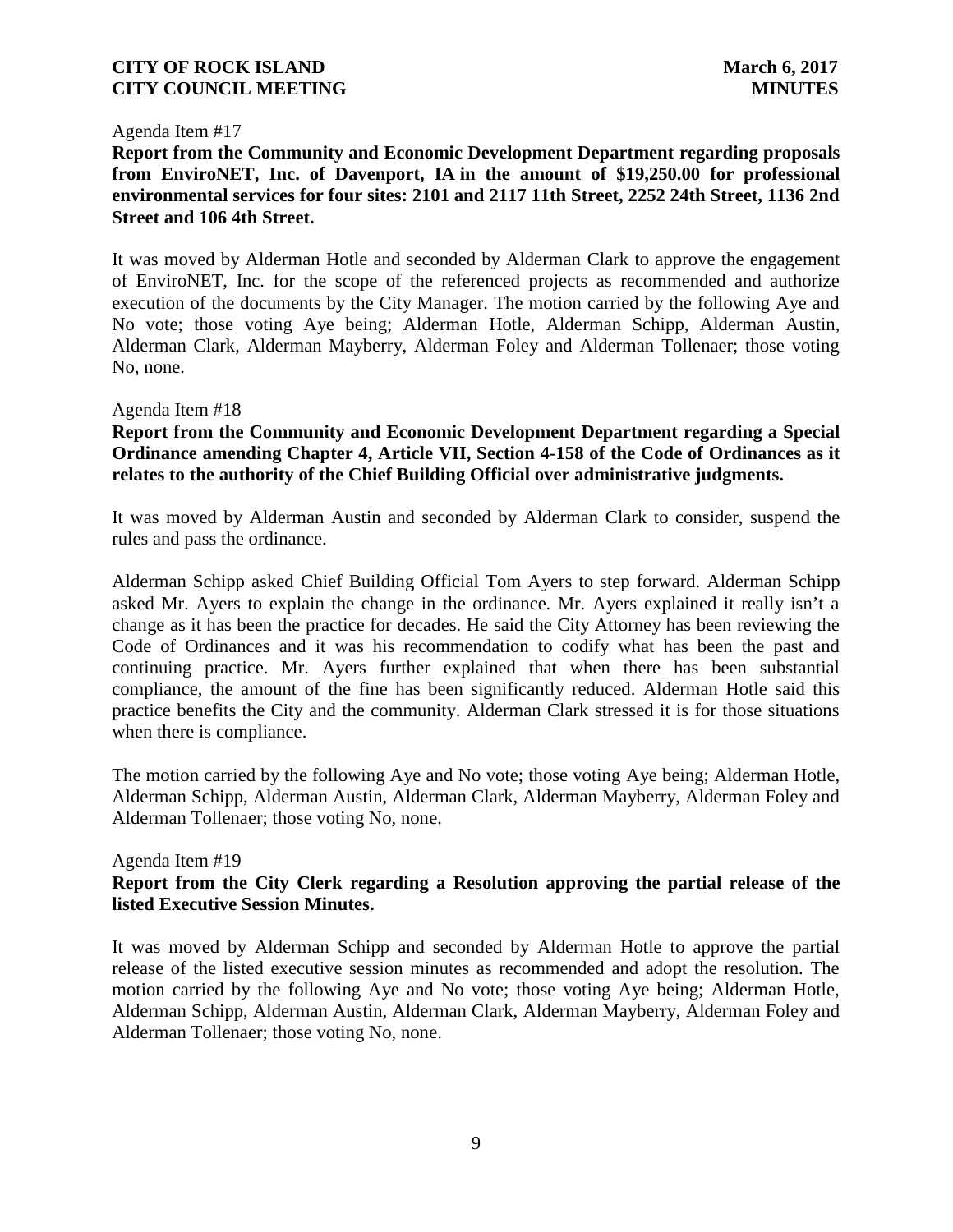Agenda Item #20

**Report from the Finance Department regarding an adjustment to the CY 2017 Budget recommending increasing the General Fund by \$156,352.02, the Community Economic Development Fund by \$493,576.91 and the Park and Recreation Fund by \$20,000.00 through a transfer from the Gaming Fund.**

Mayor Pauley stated the Parks Department money (\$20,000.00) will be removed from the motion. The money will still go to the Parks Department, but not for the demolition of the Douglas Park fire station. The transfer of money to the Park and Recreation Fund will be brought back next week with a memo.

It was moved by Alderman Hotle and seconded by Alderman Schipp to approve the (amended) budget adjustment as recommended.

Alderman Hotle commented that she is hoping the Parks Department Director will be able to save the fire station.

The motion carried by the following Aye and No vote; those voting Aye being; Alderman Hotle, Alderman Schipp, Alderman Austin, Alderman Clark, Alderman Mayberry, Alderman Foley and Alderman Tollenaer; those voting No, none.

### Agenda Item #21

# **Report from the Community and Economic Development Department regarding the repair to the northwest corner of Third Avenue and 23rd Street and an agreement with Dingeldein Properties LLC for maintenance of the parking area post repair.**

It was moved by Alderman Hotle and seconded by Alderman Austin to approve the repair as recommended, direct staff to work with the City Attorney to draft a development agreement, subject to minor City Attorney modifications and authorize execution of the development agreement by the City Manager. The motion carried by the following Aye and No vote; those voting Aye being; Alderman Hotle, Alderman Schipp, Alderman Austin, Alderman Clark, Alderman Mayberry, Alderman Foley and Alderman Tollenaer; those voting No, none.

### Agenda Item #22

# **Report from the Traffic Engineering Committee regarding a request from Augustana College to reduce the speed limit on 7th Avenue between 34th and 38th Streets to 20 mph.**

It was moved by Alderman Schipp and seconded by Alderman Hotle to approve the request as recommended and refer to the City Attorney for an ordinance.

Discussion followed. Mayor Pauley said it is an excellent thing to do as there are too many speeders through that area. Alderman Foley agreed because there are many crosswalks on  $7<sup>th</sup>$ Avenue with students walking across campus. Alderman Hotle hopes that it will remind people to slow down by Longfellow School as well.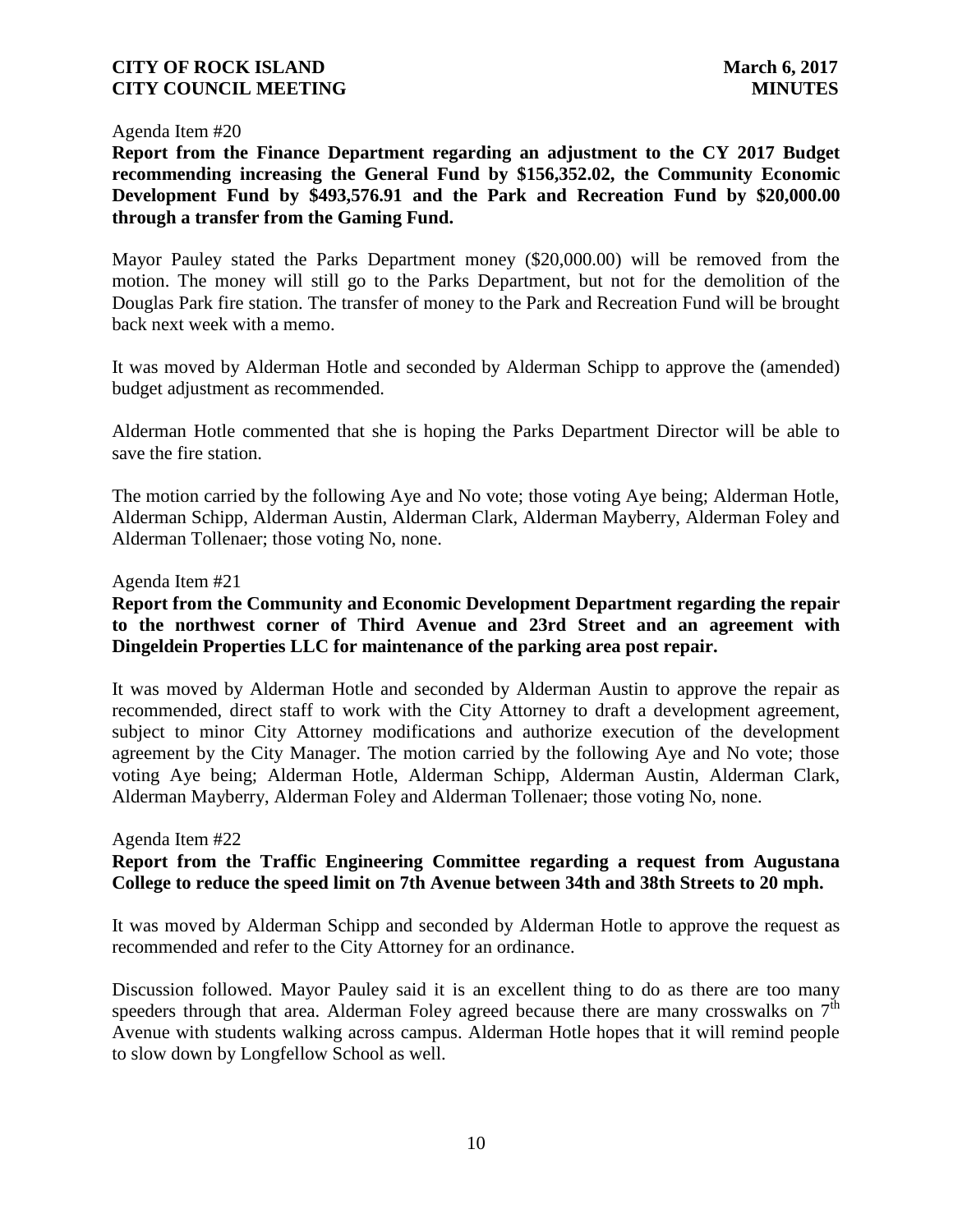The motion carried by the following Aye and No vote; those voting Aye being; Alderman Hotle, Alderman Schipp, Alderman Austin, Alderman Clark, Alderman Mayberry, Alderman Foley and Alderman Tollenaer; those voting No, none.

### Agenda Item #23

### **Report from the Mayor regarding a reappointment to the Fire and Police Commission.**

It was moved by Alderman Hotle and seconded by Alderman Tollenaer to approve the reappointment as recommended. The motion carried by the following Aye and No vote; those voting Aye being; Alderman Hotle, Alderman Schipp, Alderman Austin, Alderman Clark, Alderman Mayberry, Alderman Foley and Alderman Tollenaer; those voting No, none.

Vanessa Trice was reappointed to a three year term on the Fire and Police Commission to expire on April 30, 2020.

### **Agenda Items #24 and #25**

It was moved by Alderman Foley and seconded by Alderman Hotle to approve the reappointments and appointments as recommended for Items #24 and #25. The motion carried by the following Aye and No vote; those voting Aye being; Alderman Hotle, Alderman Schipp, Alderman Austin, Alderman Clark, Alderman Mayberry, Alderman Foley and Alderman Tollenaer; those voting No, none.

Agenda Item #24 **Report from the Mayor regarding reappointments to the Park and Recreation Board.**

Agenda Item #25 **Report from the Mayor regarding appointments to the Quad Cities Convention and Visitors Bureau Board and the Development Association of Rock Island Board.**

Fred Dasso and Moses Robinson were reappointed to three year terms on the Park and Recreation Board to expire on April 30, 2020.

Chandler Poole was appointed to the vacancy on the Quad Cities Convention and Visitors Bureau Board and was also appointed to the Development Association of Rock Island Board.

### **Agenda Items # 26 and #27**

Mayor Pauley announced that Items #26 and #27 were being pulled from the agenda. The City just received information from the state raising the liability limits considerably so these organizations must be notified first. If they wish to go ahead with their event, the requests will be brought back to Council.

### Agenda Item #26

**Report from the City Clerk regarding an application and Resolution for the American Heart Association to hold a Walk on Saturday, May 20, 2017 from 9:30 a.m. to 11:00 a.m.**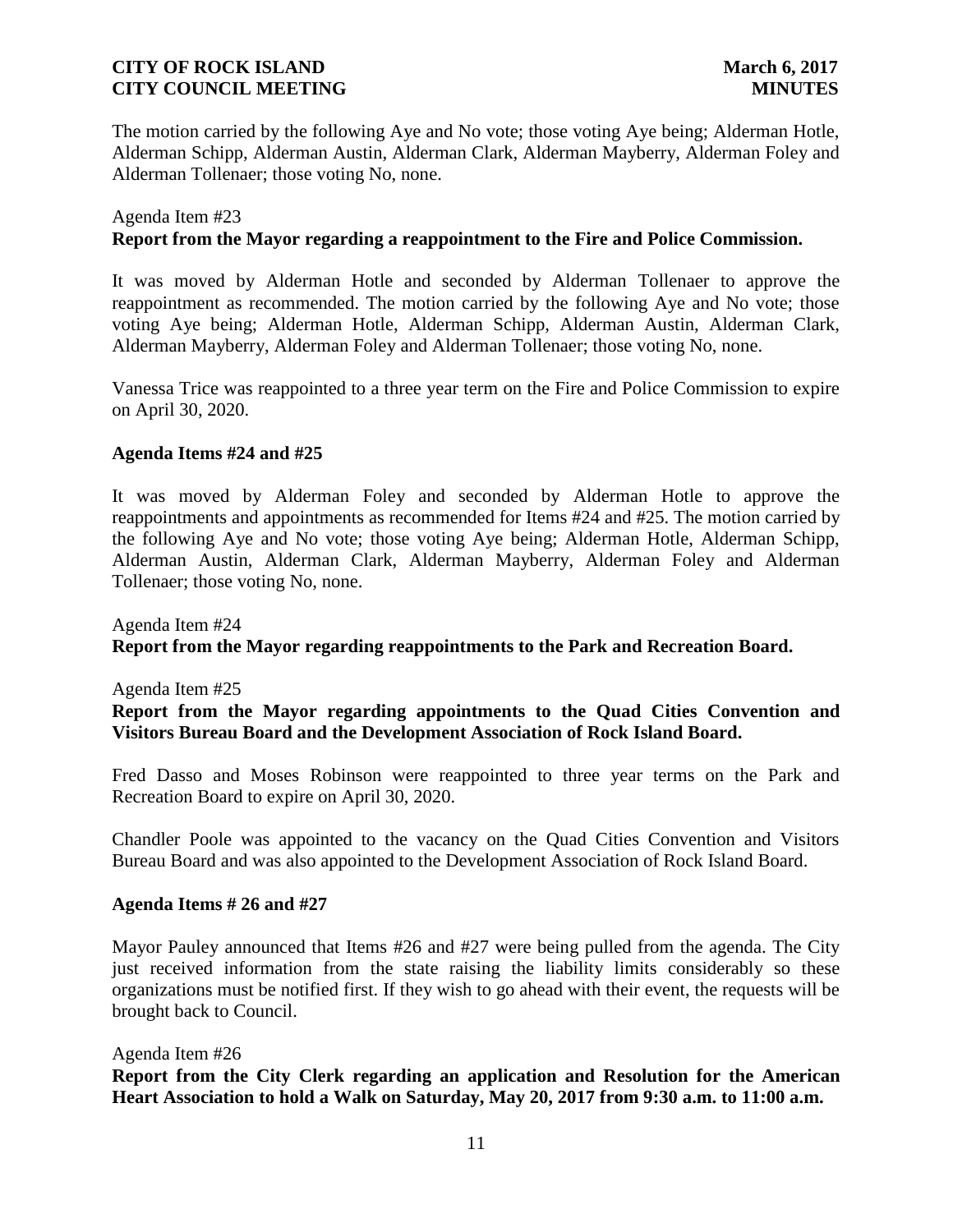### Agenda Item #27

**Report from the City Clerk regarding an application and Resolution for the Cornbelt Running Club to hold their Quad Cities Distance Classic Half Marathon and 5K Road Races on Sunday, May 14, 2017 from 7:30 a.m. to 10:30 a.m.**

#### Agenda Item #28

**Report from the City Clerk regarding an application from Jayna Gallagher and Holly Sparkman to hold the 11th annual Steve's Old Time Tap Spring Chaser 5K Run/Walk on Saturday, April 29, 2017 from 9:00 a.m. until noon and a request for closure of 17th Street from 2nd Avenue to 3rd Avenue from 6:00 a.m. to noon.**

It was moved by Alderman Hotle and seconded by Alderman Clark to approve the event and street closure as recommended. The motion carried by the following Aye and No vote; those voting Aye being; Alderman Hotle, Alderman Schipp, Alderman Austin, Alderman Clark, Alderman Mayberry, Alderman Foley and Alderman Tollenaer; those voting No, none.

#### Agenda Item #29

**Report from the City Clerk regarding an application from Steve's Old Time Tap to host an after party for the Spring Chaser 5K Run/Walk on Saturday, April 29, 2017 from 9:00 a.m. until 1:00 p.m. to be held in the Stern Center parking lot and a request for the waiver of the permit fee.**

It was moved by Alderman Hotle and seconded by Alderman Clark to approve the event and waive the permit fee as recommended, subject to complying with all liquor license regulations, and subject to being closed down early if noise complaints are received. The motion carried by the following Aye and No vote; those voting Aye being; Alderman Hotle, Alderman Schipp, Alderman Austin, Alderman Clark, Alderman Mayberry, Alderman Foley and Alderman Tollenaer; those voting No, none.

Agenda Item #30

# **Report from the City Clerk regarding a request from Gunchies R.I. to have entertainment outside in their parking lot for one day only on Saturday, March 18, 2017 from 8:00 a.m. to midnight at 2107 4th Avenue and a request to sell alcohol outside in the fenced-in area.**

It was moved by Alderman Hotle and seconded by Alderman Austin to approve the requests for outdoor entertainment and outdoor alcohol sales as recommended, subject to complying with all liquor license regulations, and subject to being closed down early if noise complaints are received. The motion carried by the following Aye and No vote; those voting Aye being; Alderman Hotle, Alderman Schipp, Alderman Austin, Alderman Clark, Alderman Mayberry, Alderman Foley and Alderman Tollenaer; those voting No, none.

Agenda Item #31 **Other Business**

Alderman Schipp requested that now with the warmer weather if the Police Chief could coordinate a push with the State Police for issuing tickets to speeders, especially on  $7<sup>th</sup>$  Avenue.